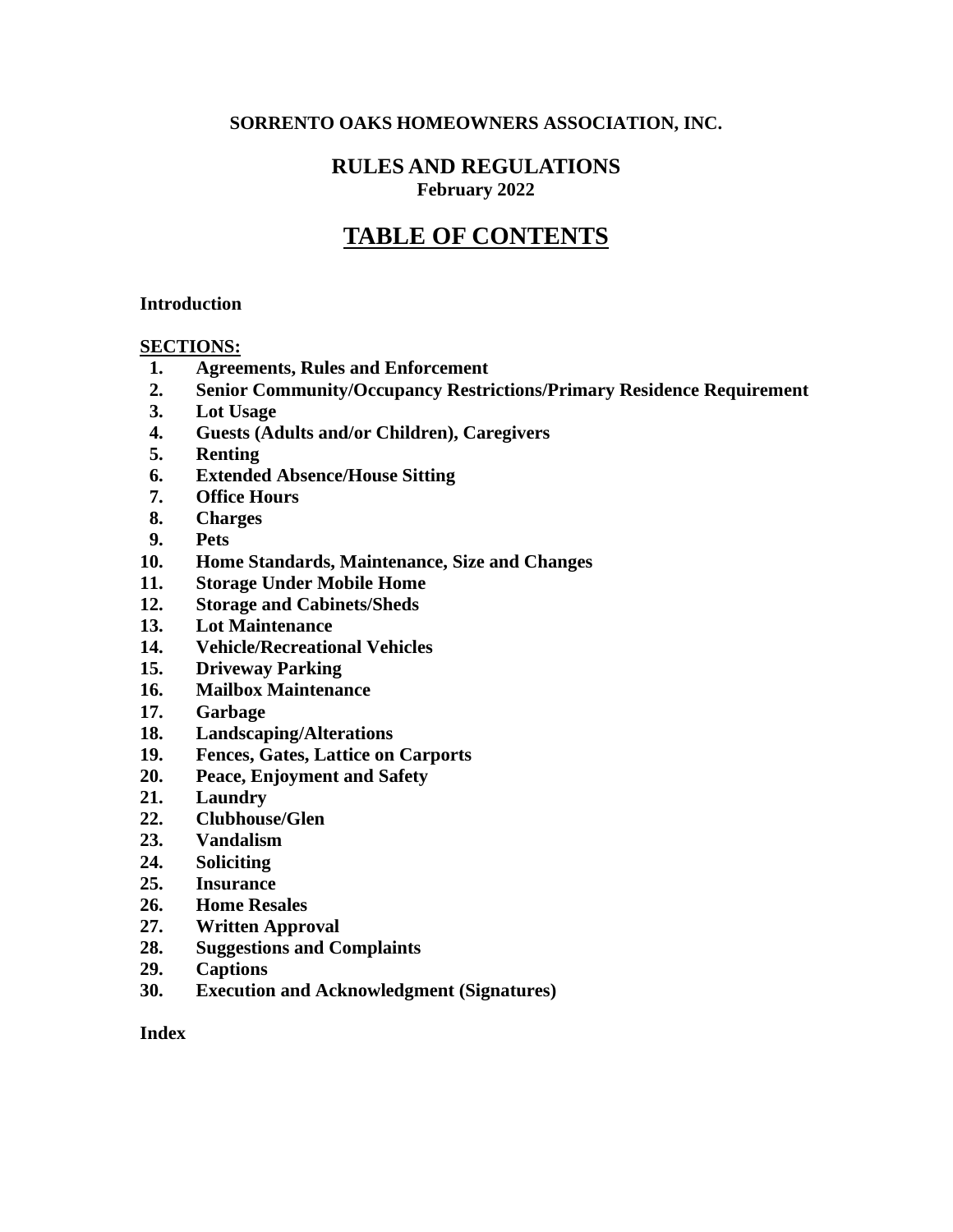# **SORRENTO OAKS HOMEOWNERS ASSOCIATION, INC. 800 Brommer St., Santa Cruz, CA 95062**

# **RULES AND REGULATIONS**

It is the earnest desire of Sorrento Oaks Homeowners Association, Inc, ("Association") and its Board of Directors (the "Board") or its delegate to provide and operate a clean, efficient, orderly, safe and attractive 92-unit Mobile Home Park ("Park"). The following rules and regulations are set forth to advise each Owner/Resident of his/her responsibilities. Observation of these rules and regulations and common courtesy will help promote a pleasant living environment for all. The Board shall be responsible for the enforcement of these rules and regulations.

This is a Member-owned/managed senior Park and is private property. Owners/Residents and their guests must comply with the Park rules and regulations, and the governing documents of the Association, as well as all federal, State and local laws or regulations governing mobile home parks and homeowner associations, including, without limitation, the Davis-Stirling Common Interest Development Act (Civil Code §§ 4000, et seq.) and the Mobilehome Residency Law (Civil Code § 798, et seq.). Failure to do so may result in appropriate action by the Board based on established procedures.

The Board reserves the right to supplement and/or amend the following in accordance with California State Law and Santa Cruz County Law by Board action or a majority vote by Members of the Homeowners Association.

#### **1. AGREEMENTS, RULES AND ENFORCEMENT:**

- A. These rules and regulations are an integral part of the Park's operation as approved by the Members. Any additional agreements, which are signed by Owner/Resident and the Board, including but not limited to the required Occupancy Agreement and Association and Owner Rental Agreement, are by this reference hereby incorporated and made a part of these Rules and Regulations with the same force and effect.
- B. Other rules and policies concerning the use of the Park's facilities are posted throughout the Park and by this reference are incorporated herein as though set forth in full. Owners/Residents and their guests must read and follow the posted rules.
- **C.** Enforcement of Rules and Regulations, the Occupancy Agreement and Association and Owner Rental Agreement, the By-Laws, and Policies will be appropriate to the infraction; in compliance with, Civil Code §§ 4900-4955 and 5850-5855) and Corp. Code  $\S 7341(c)(3)$ ; and may include the following (which are cumulative and nonexclusive):
	- contact(s) by office manager and/or Board requesting compliance;
	- Board review of compliance in an open meeting or in Executive session;
	- imposition of monetary penalties and/or suspensions of voting and Common Area use privileges, following notice and hearing as required by law; and
	- contact from the Association's attorney regarding possible legal action and/or termination of Occupancy Agreement or Association and Owner Rental Agreement.

For resolving conflicts, SOHA has written guidelines (Complaint Procedures), which are available in the alcove near the office.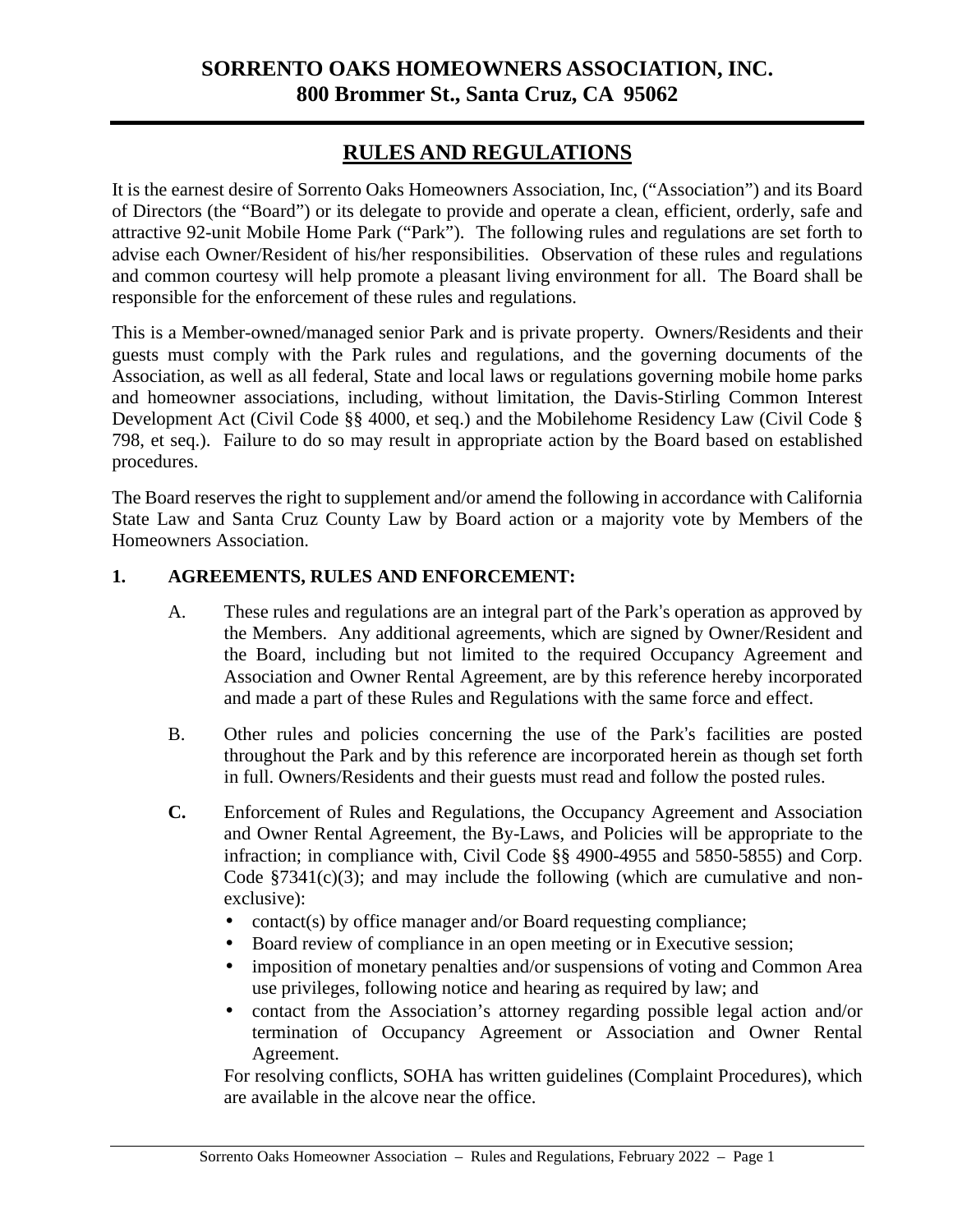## **2. OCCUPANCY REQUIREMENTS:**

*A.* Senior Community: Sorrento Oaks Mobile Home Park is a senior community in accordance with the Mobilehome Residency Law (Civil Code § 798.76) and related law. An owner-occupant of each home must have attained his/her 55th birthday. Every other occupant of that home must have attained his/her  $52<sup>nd</sup>$  birthday, or be a permitted health care recipient as defined by Civil Code 798.34.

The Association requires age verification for all residents in the Park, which will occur at the time of establishing residence. Every occupant of the Park is required to cooperate with any and all surveys and inquiries by the Association for purposes of age verification. The Association may specify forms of identification to be provided as the Board deems appropriate.

- B. Occupancy Restrictions: All occupants must have Board approval.
- C. Residence Requirement: Each household must have one full-time resident.

# **3. LOT USAGE:**

A. The home site shall be used for a home, approved by the Board, to be used solely as a residence and shall house only those persons approved, in writing, by the Board. An Owner may not replace the home on said home site without first obtaining the Board's written consent and all necessary permits.

Courtesy and Privacy: Park personnel, volunteers and/or vendors will make a reasonable attempt by advance notice, or phone, or knocking on doors to alert members prior to entering spaces.

- **B.** The home site shall remain accessible to the Board at all times in order to facilitate repairs or equipment, installations of new equipment, maintaining landscaping in proper condition, and any emergency that may arise. It is suggested that a key to each home be left with the Business Office to be used only in case of emergency.
- **C.** The home and premises shall be used only for a private residence and any business or commercial activity thereon shall be subject generally to the restrictions as stated in County of Santa Cruz Ordinance 4100, Section 13.10.623, which identifies the stated purposes of home occupations as follows:
	- (1) To allow persons to carry on limited income producing activities on their residential properties, and
	- (2) To protect nearby residential properties from potential adverse effects of the allowed activity by not allowing home occupations that would create excessive noise, traffic, public expense, or any nuisance. The Board shall be the final authority in any controversial case.
- **D.** No individual garage/yard sales are allowed.
- **E.** "Babysitting" or "child care" as a business is not permitted in this Park, except as required or authorized by law.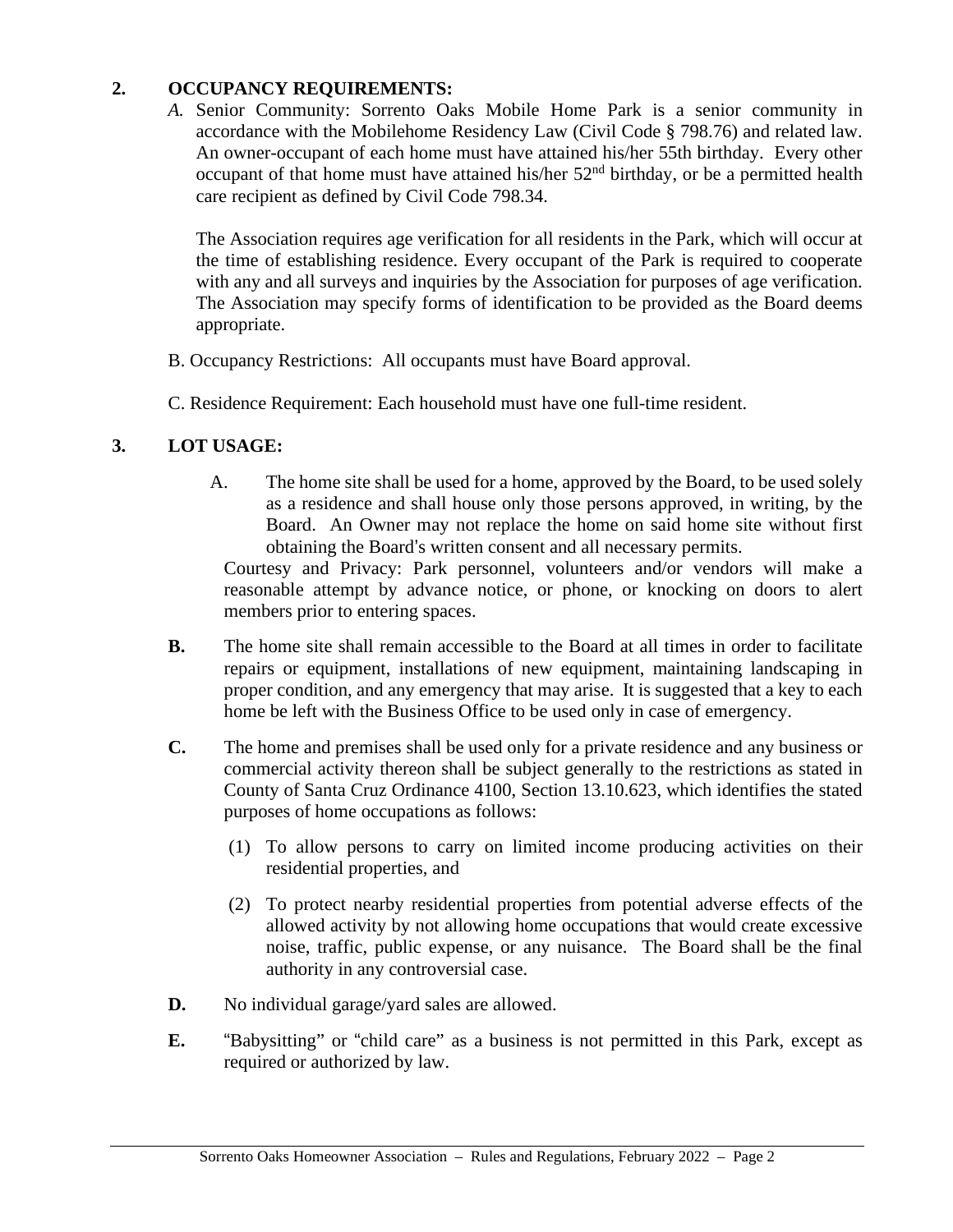## **4. GUESTS (ADULTS AND/OR CHILDREN), CAREGIVERS:**

**A.** It is the responsibility of the Member/Resident to inform his/her guests of the community rules and regulations. Members/Residents are responsible for the conduct and actions of their guests and may be held liable for any rule violations or damage to the Park or other Member's/Resident's property caused either directly or indirectly by the guest.

For safety reasons, children must be supervised by an adult at all times while in the Park.

**B.** Guests may stay with a resident for up to thirty (30) days in a calendar year. A Owner should register all guests by filling out a guest-registration form in the office. Registering allows the office manager to know who is staying in the park. If the Owner and/or guest do not register, the Association assumes no responsibility for inadvertent towing or failures to communicate.

Guests wishing to stay more than thirty (30) days in a calendar year must request and receive written approval from the Board. Fines will be applied effective the  $31<sup>st</sup>$  day if approval is not granted, or the first day after the end of any Board-approved extension.

**C.** Caregivers must register with the office. The resident being cared for, must have a note from his/her doctor stating the need for a caregiver. Notes from a doctor for ongoing need must be renewed annually.

# **5. RENTING:**

The rentals cap in Sorrento Oaks is 25% or 23 units. Short-term rentals of 30 days or less are not permitted. The Owner shall submit to the Board an Owner Application To Rent. A process for approval will take place. If the Application is approved, an Association and Owner Rental Agreement will be executed. The Board shall receive a copy of the rental agreement between the Owner and Renter, as well as the Renter Rules Addendum. The Owner pays a special fee to SOHA for administrative costs. Any Owner who rents will be responsible for the payment of monthly fees, utilities, and other charges. In addition, the Owner is responsible for the actions of the occupant and will be held liable for any damages caused by the Renter or the Renter's guests and/or costs incurred by SOHA.

| <b>Owner wishes to: Rent home</b>                                                                                                                                                                                                                                                                                                                                                                                                                                   |                                                                                                                                                                                                                                                                |  |
|---------------------------------------------------------------------------------------------------------------------------------------------------------------------------------------------------------------------------------------------------------------------------------------------------------------------------------------------------------------------------------------------------------------------------------------------------------------------|----------------------------------------------------------------------------------------------------------------------------------------------------------------------------------------------------------------------------------------------------------------|--|
| <b>Owner Must:</b>                                                                                                                                                                                                                                                                                                                                                                                                                                                  | <b>Renter Must:</b>                                                                                                                                                                                                                                            |  |
| Submit an Owner Application To Rent<br>• Wait for approval. Owner will receive approval from<br>Board if the 25% rent cap has not been exceeded and<br>other requirements are met.<br>• Sign Association and Owner Rental Agreement<br>Submit agreement between Owner and Renter.<br>• Submit Renter Photo ID and assure that the Renter fits<br>the age requirement<br>• All rentals must be over 30 days<br>• Sign and have Renter sign the Renter Rules Addendum | • Be 55 years or older<br>Additional occupants need to be 52<br>years or older<br>• Sign Renter Rules Addendum and<br>follow all rules<br>• NOT sublet (any part of) the home to<br>any other party<br>• Attend an introductory/welcome<br>meeting to the park |  |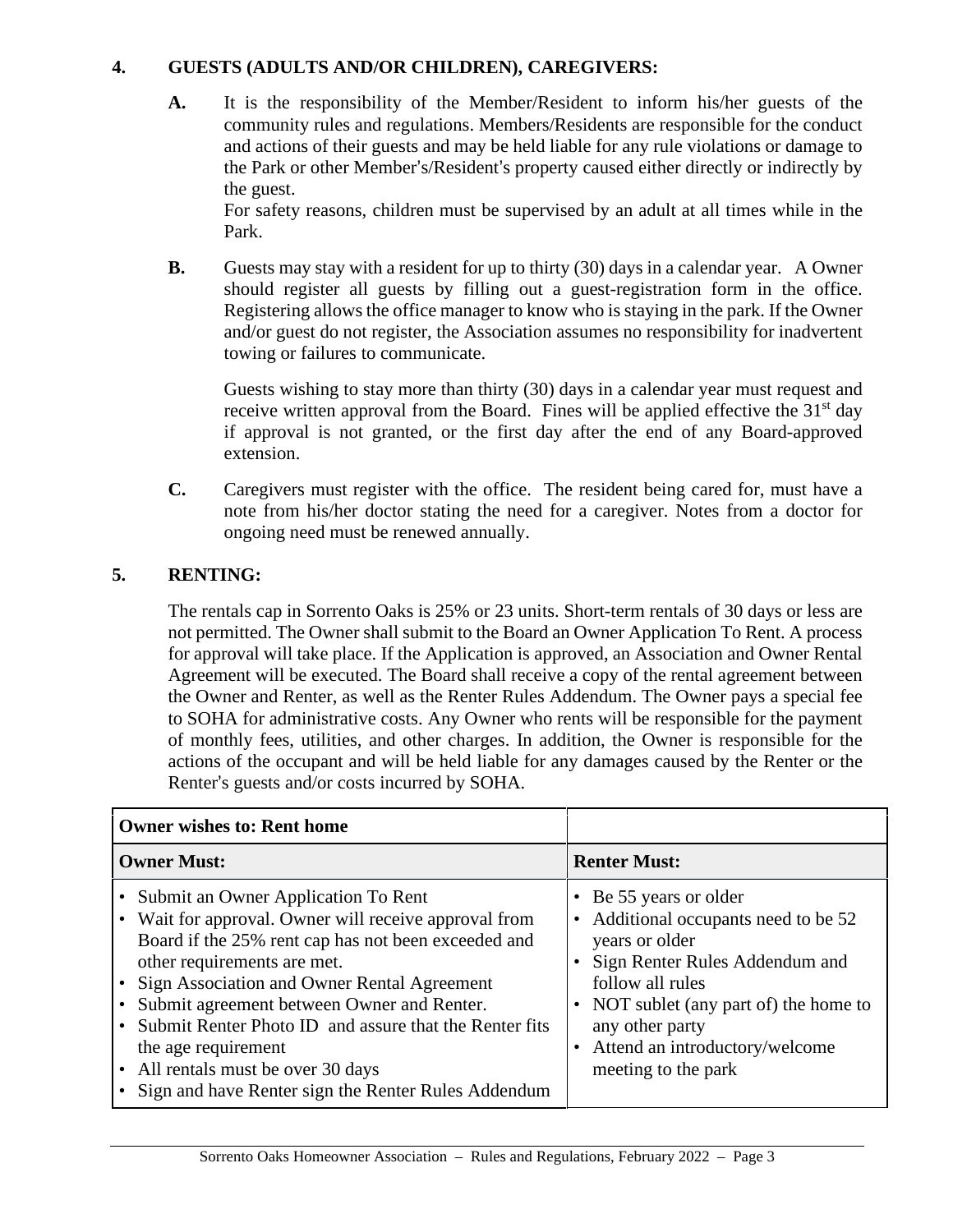| Any change in Renters requires: New Owner<br>Application to Rent and new Association and Owner<br><b>Rental Agreement</b>                                                                                                                                                                                                                                                                                                                                                  |                                                                                                                                 |
|----------------------------------------------------------------------------------------------------------------------------------------------------------------------------------------------------------------------------------------------------------------------------------------------------------------------------------------------------------------------------------------------------------------------------------------------------------------------------|---------------------------------------------------------------------------------------------------------------------------------|
| Board Approved hardship cases ONLY for a member to<br>rent a bedroom.                                                                                                                                                                                                                                                                                                                                                                                                      |                                                                                                                                 |
| <b>Member Must:</b>                                                                                                                                                                                                                                                                                                                                                                                                                                                        | <b>Renter Must:</b>                                                                                                             |
| • Live at the house<br>Submit an Owner Application to Rent a Bedroom<br>Sign Association and Owner Rental Agreement<br>Submit agreement between Member and Renter<br>Submit Renter Photo ID and assure that the Renter fits<br>the age requirement<br>All rentals must be over 30 days<br>Sign and have Renter sign the Renter Rules Addendum<br>Any change in Renters requires: New Owner<br>Application to Rent and new Association and Owner<br><b>Rental Agreement</b> | • Be 52 or older<br>Sign Renter Rules Addendum and<br>follow all rules<br>Attend an introductory/welcome<br>meeting to the park |

## **6. EXTENDED ABSENCE/HOUSE SITTING:**

**A.** Extended Absence

In order to account for residents in case of emergencies, residents are requested to notify the Office Manager when planning to be away from the Park for an extended period of time.

**B.** House Sitting

Any Owner who wishes to have a non-member occupy his/her home during a temporary absence, such as a vacation, business trip, or medical issues, shall notify the Office Manager in writing. The Owner is responsible for ensuring that the house sitter fills out a registration form if staying longer than five (5) days. The Owner needs to request Board approval before the house sitter occupies their home if the house sitter is staying longer than thirty (30) days with a maximum of ninety (90) days. At all times, house sitters must conform to all Park rules and regulations, and must be forty (40) years of age or older. Owners are responsible for the conduct and actions of their house sitters and may be held liable for any rule violations or damage to the Park or other Owner/Resident's property caused either directly or indirectly by the house sitter. For safety reasons, Owners are advised to share emergency procedures and the Emergency Information binder with house sitters.

## **7. OFFICE HOURS:**

The office will not be open on a regular schedule. The names and phone numbers of at least two (2) board members will be posted on the office door for the purpose of handling emergencies only.

## **8. CHARGES:**

Monthly operating charges and all other charges shall be due and payable in full on the first  $(1<sup>st</sup>)$  day of each month, unless previous arrangements have been made with the Board. A late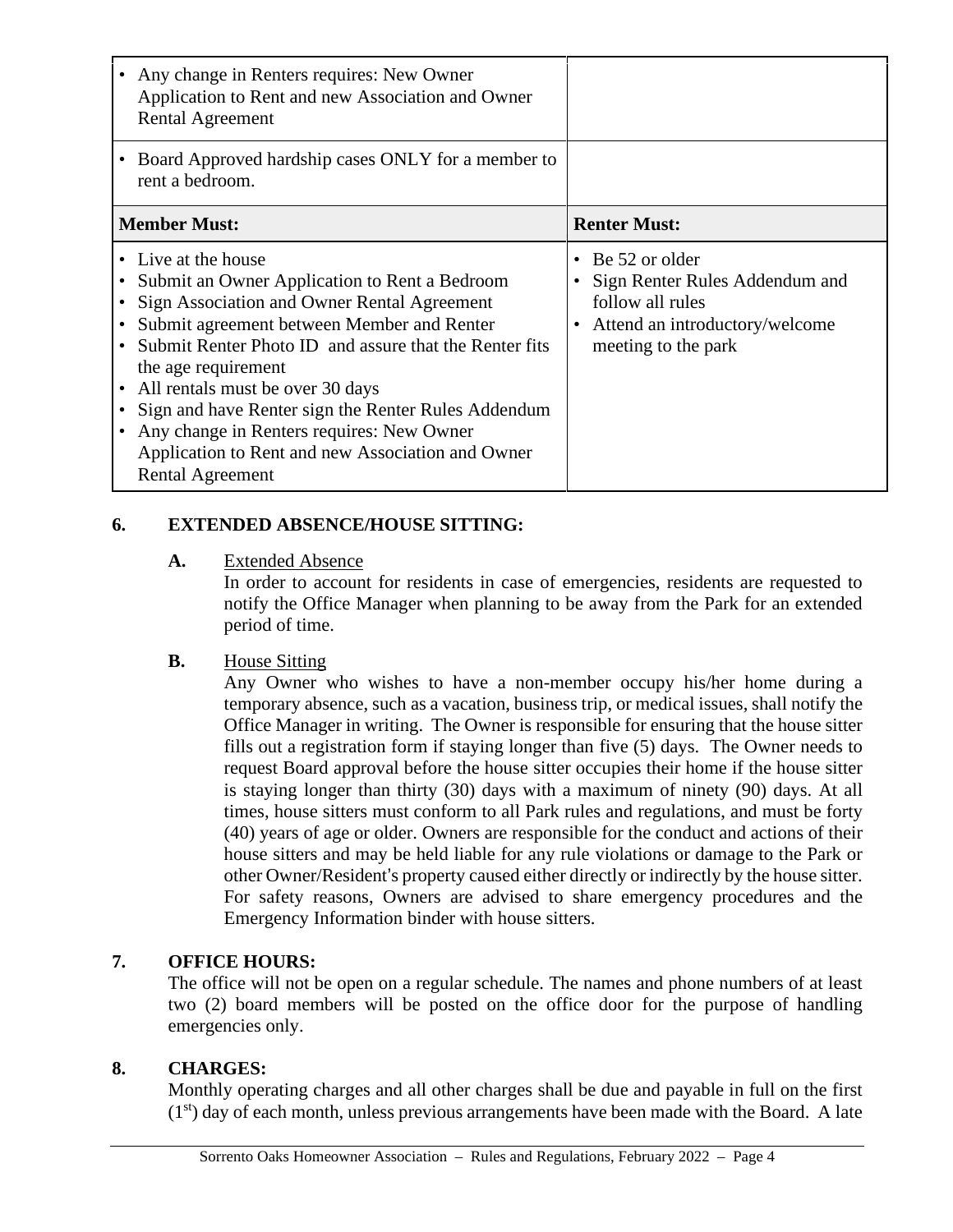charge may be assessed if payment is not received by the end of business on the fifth  $(5<sup>th</sup>)$ business day of the month. A handling charge will be required for a check returned by the bank for any reason. (See amount on the Fee and Fine Schedule.) See By-law Article VIII, Section 7 for additional information.

- **9. PETS:** A resident may own one small indoor cat, dog or bird not to exceed 20 pounds adult weight. Residents are to have pets under control at all times and will be responsible for clean up and damages. The owner of any pet is required to have a signed "Pet Agreement and Rules" document on file in the office. Residents are responsible for the behavior of animals belonging to their visitors and guests and/of animals in their care. The following rules contained in the "Pet Agreement and Rules", signed by residents with animals, applies to all animals belonging to residents as well as animals belonging to their visitors or guests:
	- 1. Any dog, when not inside your home must be on a short leash.
	- 2. No pet is to invade the privacy of anyone's home site, flowerbeds, shrubs, yard etc
	- 3. Droppings must be picked up and disposed of daily. Disposal of cat litter must be done in an appropriate manner: not left outside or disposed through the plumbing.
	- 4. No dog or other domestic animal is allowed to run at large in the park.
	- 5. No pet is to be fed out of doors.
	- 6. Disturbances such as barking, snarling and growling are not permitted.

# **10. HOME STANDARDS, MAINTENANCE, SIZE & CHANGES:**

- **A1.** Homes to be placed in the Park must meet all local, State and Federal standards and must be pre-approved, in writing, by the Board. The Board will designate size and placement of each home.
- **A2.** New homes installed on a space measuring 42 feet or more in width are required to have a setback of eight (8) feet or more from the home to the property line on the nondriveway side. All new homes are required to have a setback of three (3) feet from the front footprint of the home to the road.
- **A3.** Existing homes must be removed intact. Exceptions: fire or earthquake damaged homes that are condemned by California Health and Safety Code and must have an approved plan to dismantle from the Board.
- **B.** No new or remodeled mobile home/manufactured home that is over fourteen (14) feet in height, measured from the bottom of the floor joist or the top of the metal frame to the highest point of the roof, will be permitted. New homes are required to be doublewide unless a doublewide cannot be accommodated in the space.
- **C.** Skirting and awnings on both sides of the home and carport must be installed within sixty (60) days after the coach is occupied. Before installing skirting, awnings and carport, Owner must obtain written approval of the Board and appropriate permits. Owners must provide the Board with a copy of any permits obtained. Color and materials must be coordinated with the home.
- **D.** Damaged awnings, awning supports or skirting must be repaired or replaced within thirty (30) days from the date of damage. Written approval of the Board, as well as any necessary permits, are required prior to beginning any repair work. Color and materials must be coordinated with the home.
- **E.** The exterior of the home must be well maintained, clean and neat in appearance. All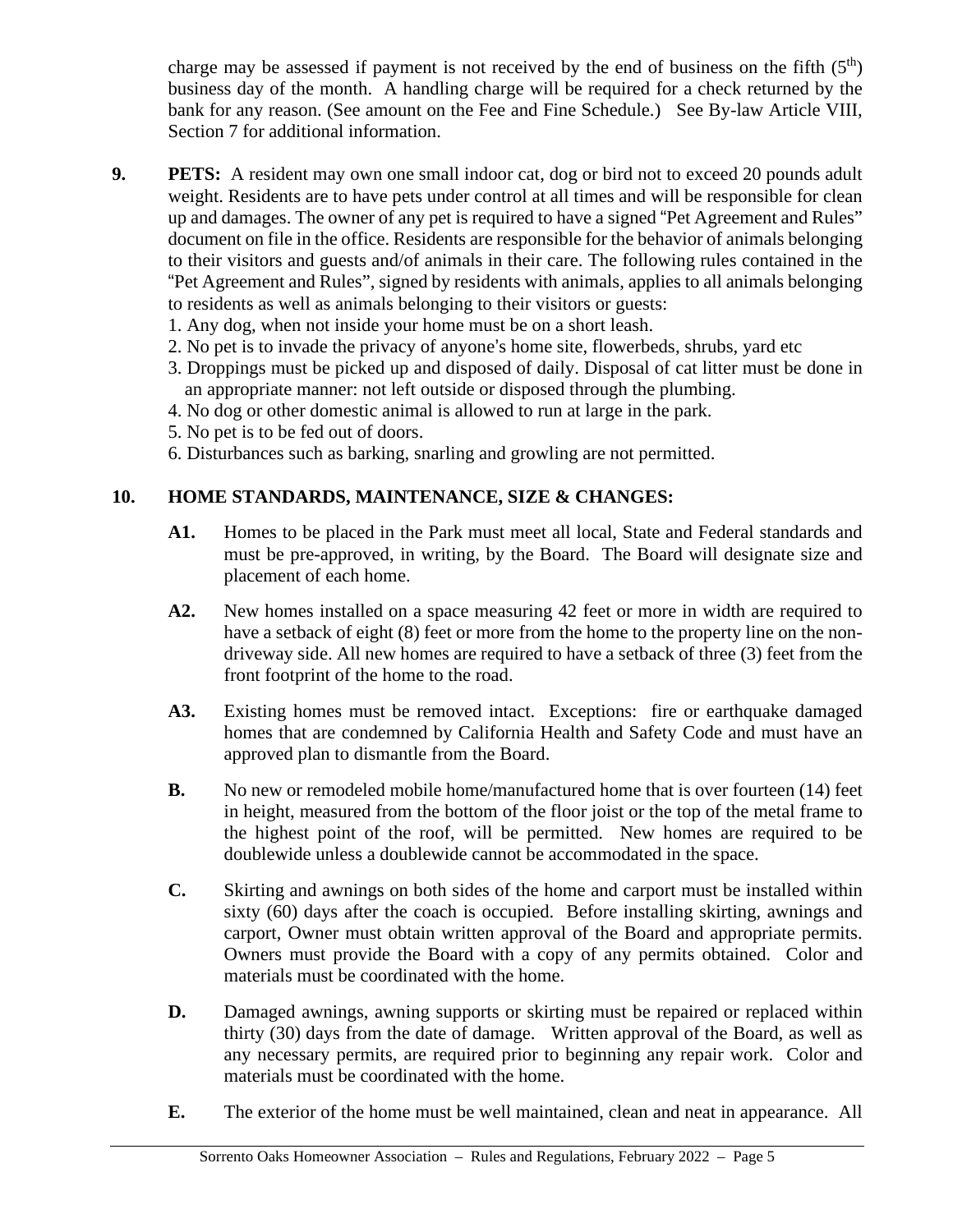hitches must be concealed. Any additions to the home (porches, awnings, screenedin rooms, cabanas, water coolers, water softeners, etc.) must be approved in writing by the Board, then submitted to the proper regulatory department for the necessary permit(s). A copy of each permit must be given to the Board. (See also 10L)

- **F.** Exterior painting of the home can be done without board approval if using colors on the board pre-approved color chart, located in the alcove near the office. Use of colors not on the board pre-approved color chart requires board approval. If spray painting, Owners are required to inform neighbors of painting schedule ahead of time and not spray during windy conditions. Owners are responsible for any damages due to overspray.
- **G.** All exterior doorway exits shall have an exterior deck, porch, and/or stairway or ramp, which is installed and maintained in compliance with Title 25 of the California Code of Regulations. Such additions require written approval from the Board prior to installation. Porches, decks, and steps must be coordinated with the home, and maintained in an attractive and safe condition. Any carpet used on steps, ramps, decks or porches must be well maintained.
- **H.** Any work on the exterior of a coach requiring a permit is recommended to be done by a licensed contractor, the owner of the coach, or his/her employees. (See State of Calif. Permit to Construct, copy in office).
- **I. Utility lines:** Owners are responsible for the utility lines running from their homes to the Park's utility lines. All electrical, water, sewer and gas connections must be kept in a good, safe and leak proof condition at all times, and in compliance with all State and local laws and regulations.
- **J. Water usage:**
	- 1) Owners/Residents are requested not to allow water to run down the street.
	- 2) Glen water, pumped up from the glen during the summer, may be available for garden use by Owners/Residents, except in the case of equipment failure or lack of water. Hours of availability will be posted by the office. Please conserve this water also.
- **K.** Owners are responsible for malfunction in their homes, including plugged sewer lines, electrical problems, etc. Do not put grease, paper towels, diapers, sanitary napkins, condoms, mini-pads, Q-tips, tampon applicators, tea bags, etc., down the drain or toilet and into the sewer system. If it is determined that an Owner/Resident is responsible for clogging the sewer system he/she will be charged for the repair.
- **L.** Video and television antennas, including satellite dishes, are allowed (Civil Code, §4725; Title 47 Code of Fed. Regs. § 1.4000). All other antennas require Board Approval. Placement of satellite dishes is requested on back 1/3 of house.

#### **M. Architectural Approval and Appeal Process (Civil Code § 4760-4765)** Board approval is required before an Owner applicant can make a physical change to his/her home, space or common area**.**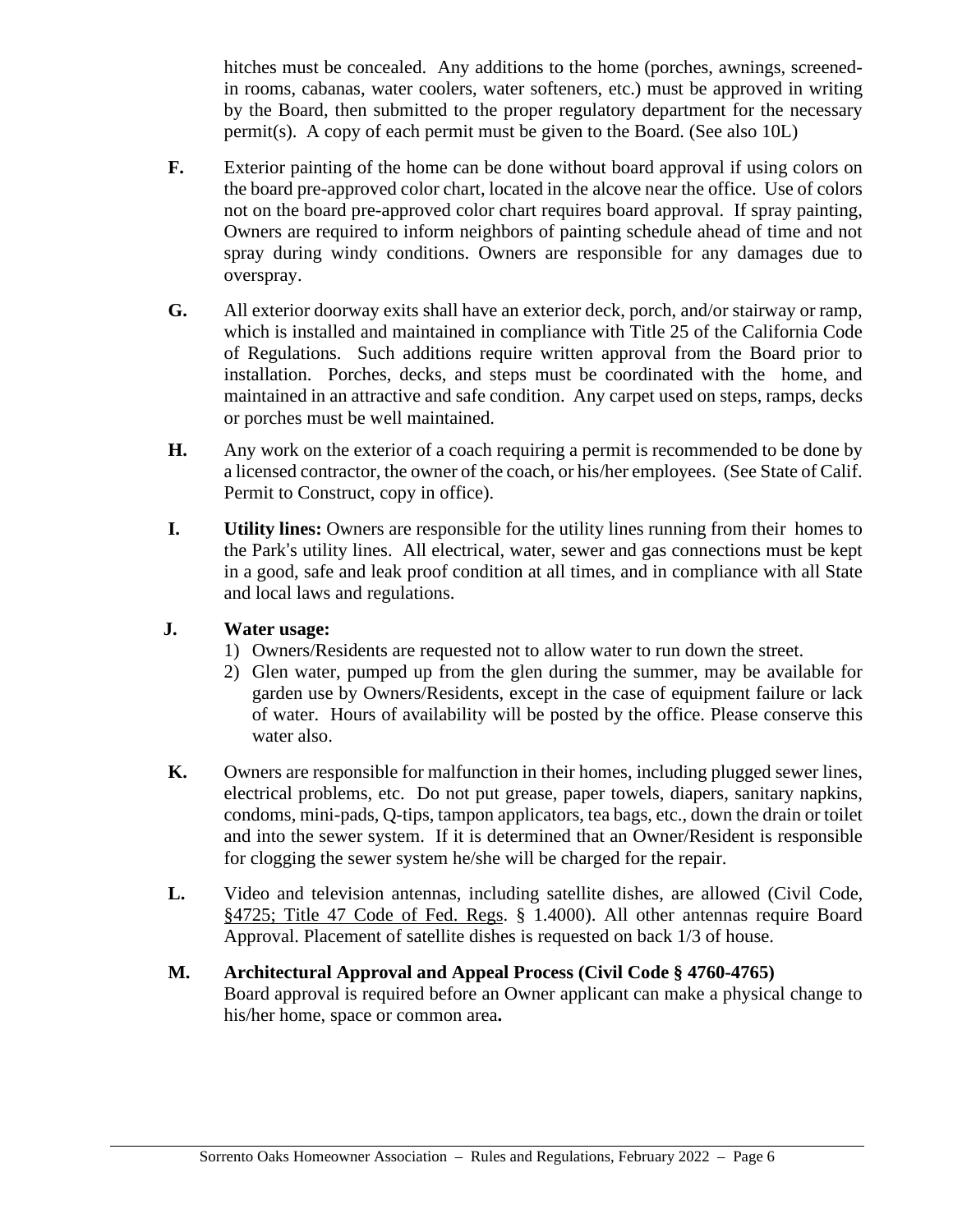| A. Task: Procedure for fair, reasonable, expeditious   Who does it<br>decision                                                                                                                                                                                                               |                            |
|----------------------------------------------------------------------------------------------------------------------------------------------------------------------------------------------------------------------------------------------------------------------------------------------|----------------------------|
| 1. Owner applicant contacts office for specific instructions for<br>proposal.                                                                                                                                                                                                                | Owner<br>applicant         |
| 2. If Architectural Committee needs to inspect the proposal,<br>Owner applicant provides proposal to office for forwarding to<br>Architectural Committee.                                                                                                                                    | Owner<br>applicant         |
| 3. Architectural Committee will inspect proposal within two (2)<br>weeks from regularly scheduled committee meeting and<br>respond to Owner applicant. Response to a Owner may include<br>recommendations for changes to the proposal to assure<br>favorable AC recommendation to the Board. | Architectural<br>Committee |
| 4. Owner applicant may request Architectural Committee or Owner<br>office to place proposal on agenda for the next regularly<br>scheduled Board meeting allowing five (5) working days prior<br>to Board meeting for office to prepare document copies for<br>Board consideration.           |                            |
| 5. Board will respond verbally at the regularly scheduled meeting.<br>Official Board meeting minutes will include decision.                                                                                                                                                                  | Board                      |
| 6. Approval of proposal: Owner owner will receive a copy of the Architectural<br>Board Proposal Response form indicating approval within five<br>(5) working days from the date of meeting.                                                                                                  | Committee                  |
| <b>B.</b> Task: Denial of proposal and Appeal of Denial:                                                                                                                                                                                                                                     | Who does it                |
| 1. If a proposal is denied, the Owner applicant is entitled to<br>reconsideration by the Board at an open meeting of the Board.                                                                                                                                                              |                            |
| 2. The Owner applicant requests reconsideration to be placed on<br>the Board agenda of the next regularly scheduled Board<br>meeting allowing five (5) working days prior to the meeting for<br>the office to prepare document copies for Board consideration.                               | Owner                      |
| 3. If the denial is upheld, the Owner applicant will receive a copy<br>of the <u>original</u> Board Proposal Response form showing the<br>reconsideration denial date and reason for continued denial<br>within five (5) working days of the date of the Board meeting.                      | Architectural<br>Committee |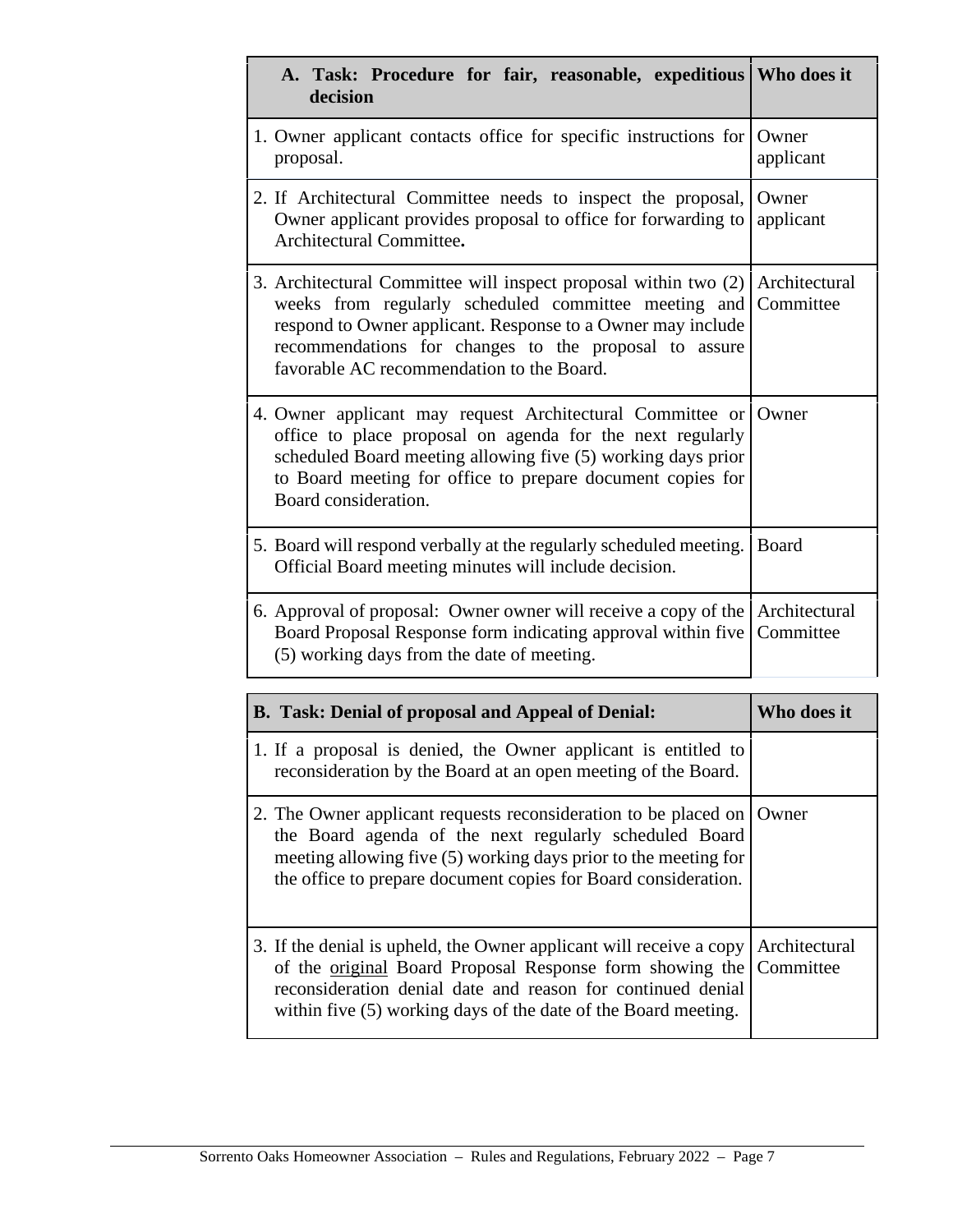| 4. If the denial of the Owner applicant proposal is overturned, the Architectural<br>Owner applicant will receive a copy of the <u>original</u> Board Committee<br>Proposal Response form showing the reconsideration approval<br>date within five (5) working days of the date of the Board<br>meeting. |             |  |
|----------------------------------------------------------------------------------------------------------------------------------------------------------------------------------------------------------------------------------------------------------------------------------------------------------|-------------|--|
| C. Task: Annual Notice                                                                                                                                                                                                                                                                                   | Who does it |  |
| Annual notice of Architectural Approval Requirements will be<br>provided to Owners.                                                                                                                                                                                                                      | Board       |  |

## **N. Electrical Restrictions/Appliances**

**50 Amp Service:** all homes are restricted to electrical load that does not exceed 50 amps @ 240 VAC (volts alternating current). [This is not a discretionary limit placed by the Association. It is a limitation of the present power distribution safe current capacity.]

**Appliances:** Because of safety concerns, all new or replacement ovens, ranges, clothes dryers and water heaters are required to be gas appliances. New homes must have all gas appliances.

**Air Conditioners:** No new air conditioners may be installed without prior Board approval. Existing air conditioners may be used until the home is sold or replaced.

**Hot tubs/spas:** Board approved installation of new hot tubs/spas is allowed if the total amp usage in the home remains no more than 50  $\omega$  240 volts. Existing hot tubs/spas can be used as long as the 50 amp/240 volt limit is met. A load survey and dedicated GFI circuit are required.

- **O. Drainage of water** from the homesite is required to flow to the street, or if applicable, to existing park swales. (Title 25, Article 2, 1116, d.)
- **P. Concrete Driveways and Patios:** Installation of concrete driveways and patios requires board approval. If utility work necessitates access under existing concrete driveways or patios, Association makes no guarantee that a perfect match to the original stamped, colored or textured concrete will be achieved. Association will be responsible only for the area that is directly above where utility work is done.
- **Q. Fumigating/tenting** for termite control requires a permit. Owners must turn off gas and electricity before tenting and make arrangements for PG&E to turn on gas after tenting. Owners are required to inform neighbors in advance. Board approval is not required for tenting but Owner must inform the Maintenance Committee 72 hours before tenting occurs.
- **R. Replacements of same-size windows/doors, hot water heater, furnace, roof**
	- **R. 1. Same-Size Window/Door Replacement:** Windows and doors of the exact same size can be replaced without board approval or state permits. Window and door replacement that involves altering of the original area requires Architectural/Maintenance Committee review, board approval and a state permit.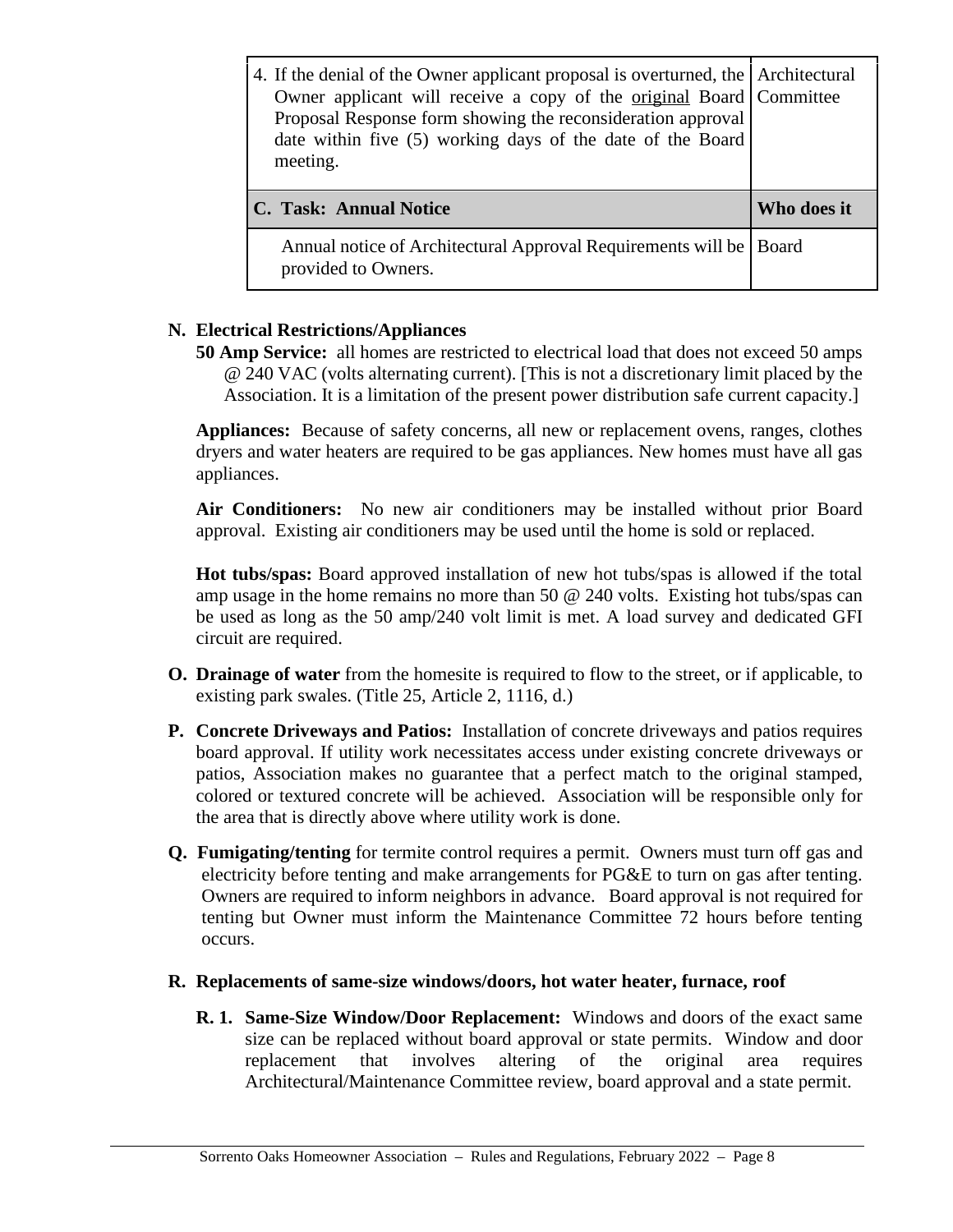- **R. 2. Hot Water Heater Replacement**: Owners are required to obtain a state permit to replace a hot water heater. Hot water heaters should be gas. Board approval is not required. A licensed contractor is recommended. Owner must inform the Maintenance Committee of hot water heater replacement.
- **R. 3. Furnace Replacement:** Owners are required to obtain a state permit to replace a furnace. Board approval is not required. Furnaces shall be gas. A licensed contractor is recommended. Owner must inform the Maintenance Committee of furnace replacement.
- **R. 4. Roof Replacement:** Owners are required to obtain a state permit to replace a roof. Board approval is not required. A licensed contractor isrecommended. Owner must inform the Maintenance Committee of roof replacement 72 hours ahead of scheduled replacement.
- **S. Home Remodeling.** Home owner is required to submit a project proposal form and plan to AC/MC of any major remodel projects. The estimated date of the end of the project must be provided at that time. Once begun, if the project exceeds 90 days, it must be reviewed with AC/MC. After 90 days, a second quiet day in a week, in addition to Sunday, will be required.
- **11. STORAGE UNDER HOME:** Storage of any material under the home, other than the tongue, wheels and axles, is expressly prohibited.

## **12. STORAGE AND CABINETS/SHEDS:**

Written approval of the Board must be obtained before a storage cabinet/shed may be installed. No more than two (2) storage cabinets/sheds up to a combined total of 120 square feet may be placed on the home site, towards the rear of the home. Storage cabinets/sheds must be constructed and placed on the home site in accordance with Title 25 of the California Code of Regulations. Storage cabinets/sheds must be maintained in a clean and attractive condition. Any damage to a storage cabinet/shed must be repaired within thirty (30) days from the date of damage.

## **13. LOT MAINTENANCE:**

**A.** Owners shall maintain their home sites in a clean, well-kept and attractive fashion, including the front, sides and back. Cardboard boxes, newspapers and other debris are to be disposed of properly. Items such as barrels, brooms, ladders, tools, etc. must be stored out of sight. Garbage cans must be stored out of sight or as far back as possible. The area around each home, including grass, plants, flowers, trees, shrubs, etc. must be neatly trimmed and maintained at all times.

Patio furniture, barbecue equipment, and a storage shed(s) are permitted outside the home. Items of a decorative nature are also allowed to the extent that they not present a safety hazard or unsightly clutter. Carports and porches are not to be used for storage.

B. If a home site is neglected, after reasonable written notice, the Board reserves the right, but is not obligated, to take over its care and bill the Owner for this service. When a home site is vacated, all holes must be filled and leveled. Driveways must be kept clean at all times.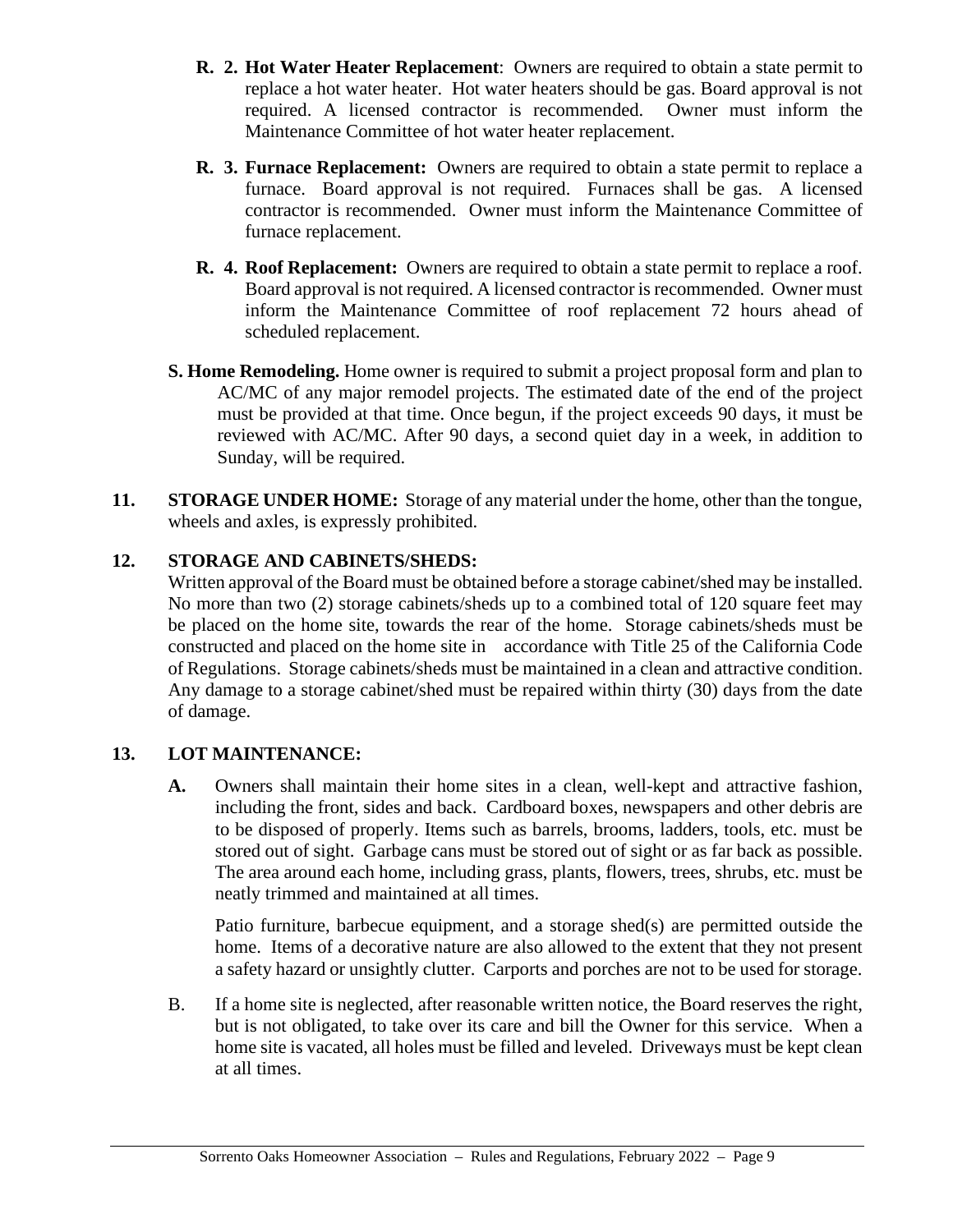- **C.** The Board, or its agents shall have a right of entry upon the land on which a home is situated (1) for maintenance of utilities, (2) for maintenance of the premises in accordance with these Rules and Regulations, (3) when the Owner fails to maintain the premises, and (4) for protection of the Park, at any reasonable time (but not in a manner, or at a time which would unreasonably interfere with the resident's quiet enjoyment.) Courtesy and Privacy: Park personnel, volunteers and/or vendors will make a reasonable attempt by advance notice, or phone, or knocking on doors to alert members prior to entering spaces.
- **D.** Non-operational vehicles are not permitted to be parked within the Park. The Board may request verification of operability.

## **14. VEHICLES/RECREATIONAL VEHICLES:**

- **A.** There shall be two off-street on-site parking spaces for every home. There must be at least seven (7) feet between inside carport supports and the house, or any structures such as stairs, in the parking area.
- **B.** All Owner/Resident vehicles, including motorbikes, must be registered in compliance with the California Department of Motor Vehicles.
- **C.** All vehicles must be properly equipped with a muffler to insure quiet performance. Any vehicle which creates excessive noise, exhaust or disturbance of any kind will not be permitted to operate in the Park.
- **D.** Non-operational vehicles are not permitted to be parked within the Park. The Board may request verification of operability.
- **E.** No major vehicle repair, oil changing, servicing or painting is allowed in the Park. Any car dripping gasoline or oil must be repaired to avoid damage to the pavement. Drip pans may be used if kept clean. All vehicles parked at home sites must be fully operational, and capable of being moved in case of emergency. Driveways are to be kept clean of oil stains if drip pans are not used.
- **F.** Parking or storage of large travel trailers, boats, large trucks, detached campers, offroad vehicles, or commercial vehicles is not permitted in the Park. Ask the Board for space available for these vehicles. Small resident-owned vehicles and recreational vehicles fitting in the driveway may be so parked. Short term parking in the driveway for loading or unloading of motor homes or trailers is permitted, but must not exceed a reasonable length of time.
- **G.** Car washing may be done on the home site, but not in the street. Cars must be washed with a non-detergent to protect the asphalt. An automatic shutoff nozzle must be used.
- **H.** Motorcycles, mini-bikes and mopeds may be in the Park only if they are the property of a resident or visitor of a resident. Such vehicles must be registered with the California Department of Motor Vehicles. These vehicles may only be driven by a visitor or resident directly between the resident's own home site and the entrance to the Park, and may not be driven in other areas of the Park at any time. Mufflers are mandatory (see paragraph 14C). No all-terrain vehicles, dirt bikes, or untagged vehicles may be driven in the Park at any time for any reason.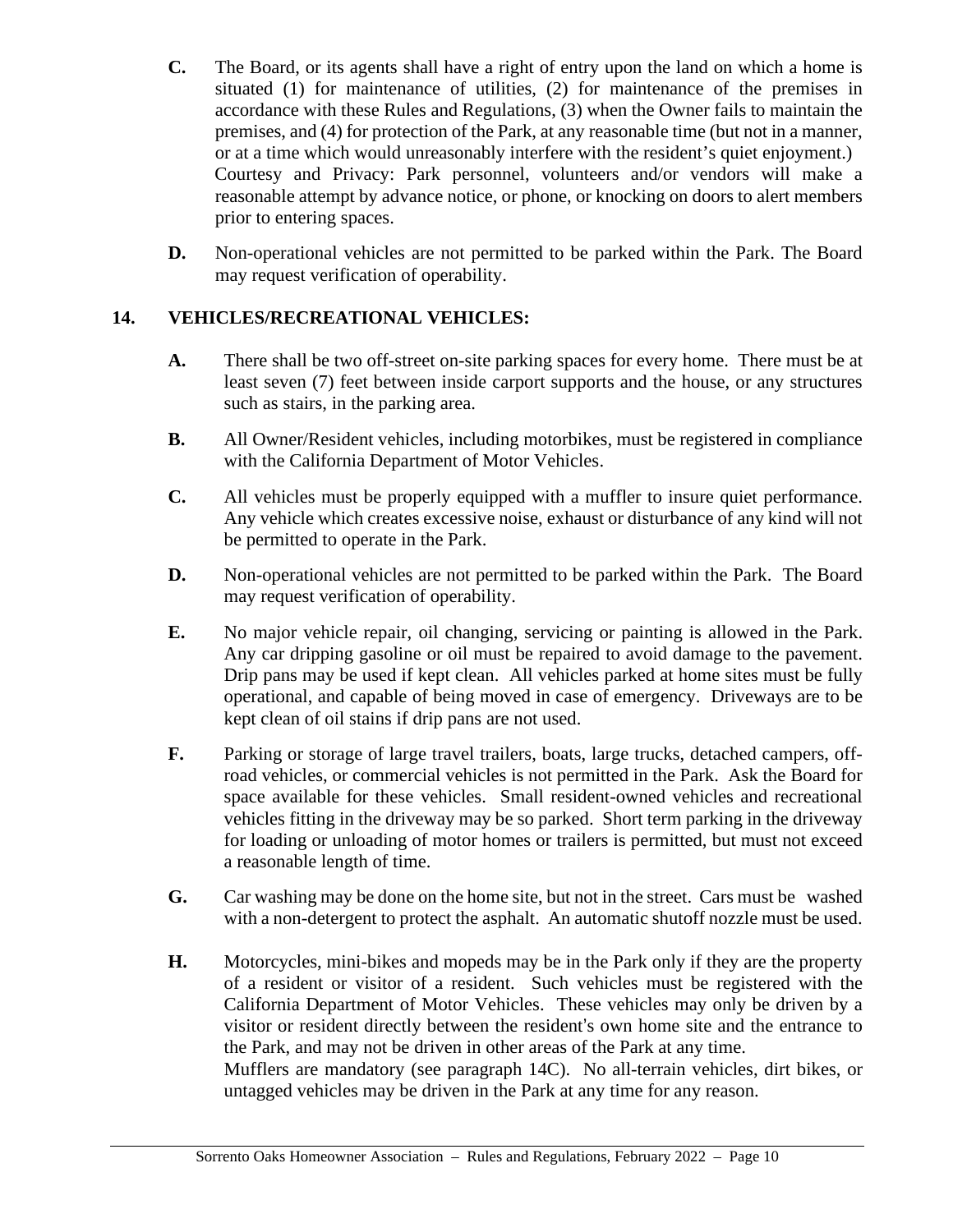## **15. DRIVEWAY PARKING:**

- **A.** Each home site has parking facilities for a limited number of vehicles. (See section 14A). Vehicles may be parked on the designated driveway only, and may not extend onto any other areas of the home site or into the street. Parking is not permitted on the landscape area, between home sites, on vacant home sites or common areas, except for designated visitor parking areas. Neither residents nor their visitors may park on another home site without the express permission of that Owner.
- **B.** Street parking is strictly prohibited, except in marked parking places. The streets within this community are narrower than conventional city streets and are in compliance with construction standards for mobile home parks in California.
- **C.** Visitors or guests who cannot utilize the on-site parking must park their vehicles in designated guest parking areas. Guest/visitor parking is not intended for resident use.
- **16. MAILBOX MAINTENANCE:** Mailboxes must be well maintained, clean and neat in appearance and are the sole responsibility of the Owner.

## **17. GARBAGE:**

- **A.** Garbage pickup shall be made once a week, or as otherwise specified by the garbage company. Garbage must be placed in a refuse container with a tight-fitting lid, and set out at curbside no more than twenty-four (24) hours prior to the scheduled pick-up day. Trash and recycling containers must be put away at the rear of the home site by dark the same day.
- **B.** Large items, such as couches, refrigerators, mattresses, television sets, etc. will not be picked up by the garbage company or by the Board. Disposal of these items is the Owner's/Resident's responsibility.

## **18. LANDSCAPING/ALTERATIONS:**

- **A.** Each Owner is required to landscape his/her home site within (90) ninety days of occupancy. Any combination of lawn, shrubs, flowers, trees, rocks or bark is allowed. If lawn, shrubs, flowers, or trees are used, such landscaping must be well maintained, neat and attractive. If rock is used, plastic sheeting may be placed beneath, leaving a ring around any trees for watering, and an edging must be used. If rock orbark is utilized, such must be contained within the home site and kept in a neat and attractive fashion. Any landscaping that would require excavation or digging greater than twelve (12) inches, including irrigation canals, must have the prior written approval of the Board to avoid damage to underground cables and pipes. Owner is required to obtain information on utility depth and location from the Maintenance Committee. The Maintenance Committee will provide this information to the best of their knowledge. No power auger can be used to dig holes.
- **B.** Plans of material, style, location, etc. for all exterior alterations, improvements, accessories, spas/hot tubs or landscaping must be submitted to the Board in writing and written approval must be obtained from the Board prior to beginning any work. At the Board's option, Owner shall, at his/her expense when surrendering the home site, remove all such alterations, additions, or improvements installed by Owner, and Owner shall repair any damage to the home site caused by the removal.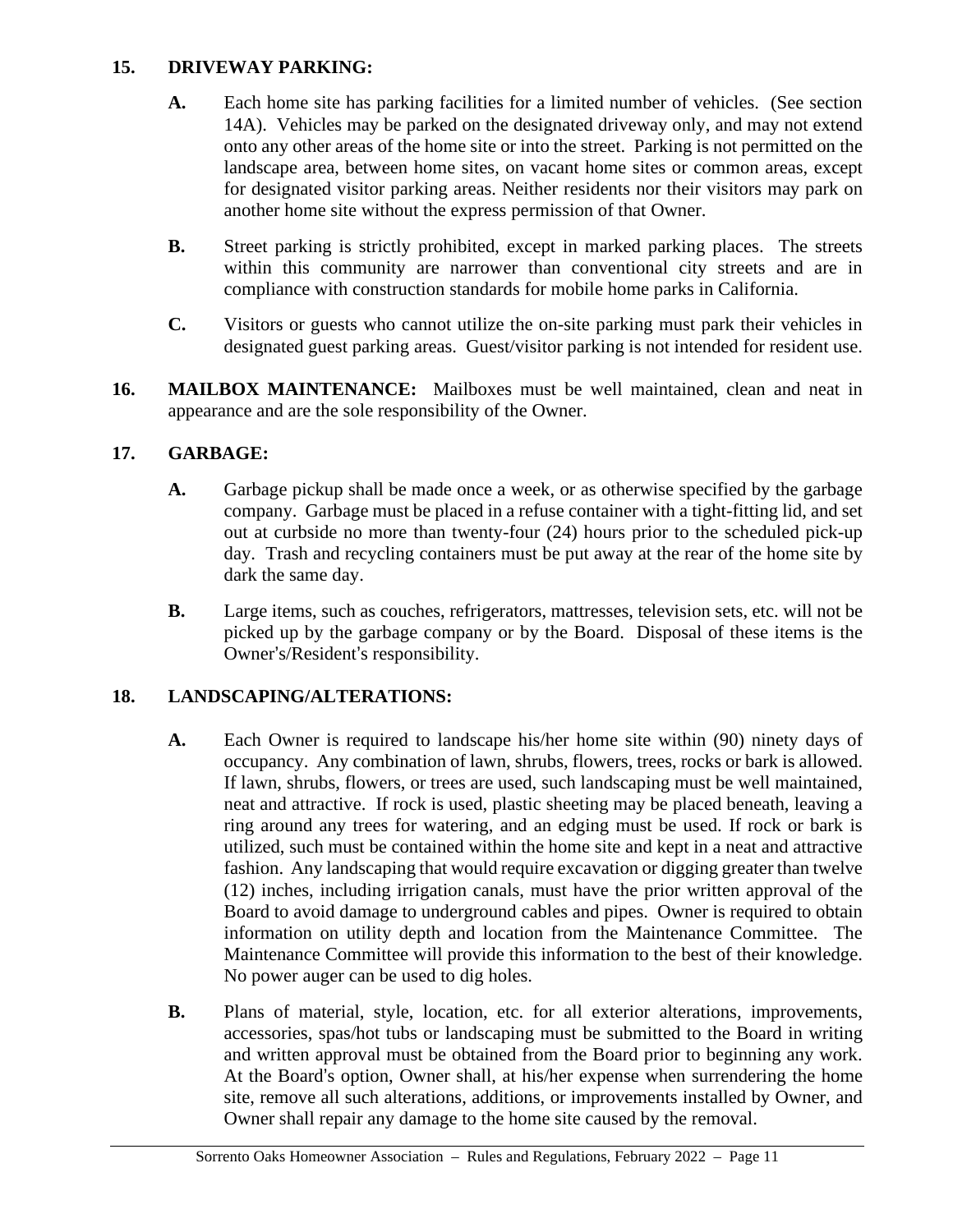- **C1.** All trees or shrubs planted on Owners 'home sites are the responsibility of the Owner. They must be maintained in a safe, attractive manner to insure they do not pose a hazard or nuisance to the Park or neighbors, and will not endanger the Park, the common grounds, or neighbor's property. Owners must obtain the Board's written approval of the type of tree to be planted on the home site.
- **C2.** Plant under oak trees only when necessary for erosion control. Plant only droughttolerant plants that require no summer watering, not closer than six feet from the base of the tree. Plant during the rainy season using plants listed from Compatible Plants Under & Around Oaks, published by the California Oak Tree Foundation. Do not fertilize or water during the dry season. Plants needing to be watered in the first year should be watered with an isolated drip system or by hand. Residents who have oak trees in their space are requested to adhere to these guidelines.
- **C3. Safety and visibility.** Landscaping should not interfere with driver visibility of cars and pedestrians when backing out of driveways and turning corners.
- **D.** When using leaf blowers, residents must assure that no blowing is directed toward streets or neighboring spaces.

## **Common Areas**

- **E1.** Any work, improvements or changes by residents in common areas must be approved in advance by the Board.
- **E2.** The Architecture and Maintenance Committee reviews and oversees all projects in the Glen that have the potential to cause erosion.
- **E3.** All erosion control will follow the recommendations of the Resource Conservation District. All bare ground will be seeded with quick growing non-reseeding barley in conjunction with a slower growing perennial native grass seed, covered with rice straw and then jute netting. The area will be planted with approved native plants and waddles will be applied if necessary.
- **E4.** Swales: Residents are not permitted to place anything on, in, or over the swales, nor in any way impede the flow of water. Residents must also allow access to clean, maintain and repair swales.
- **F.** All products containing glyphosate, such as, but not limited to, Roundup brand herbicide, are banned from use in the park.

## **19. FENCES, GATES, LATTICE ON CARPORTS:** No power auger can be used to dig holes.

- **A. Fences.** All fence plans must be reviewed by AC/MC. Fences must comply with (or conform to) the "Fence Guideline Policy", which can be found in the office.
- **B. Gates** are permitted with design, height and clearance approval from the AC/MC committee. Gates cannot exceed forty-two (42) inches in height and must have a minimum clearance of thirty-six (36) inches for wheelchairs. Gates cannot include a lock of any kind and the latch must be accessible from both sides.
- **C. Lattice on carports**: New or replacement of existing carport lattice is required to be of non-combustible material. All additions or changes to lattice must be submitted to AC/MC for approval.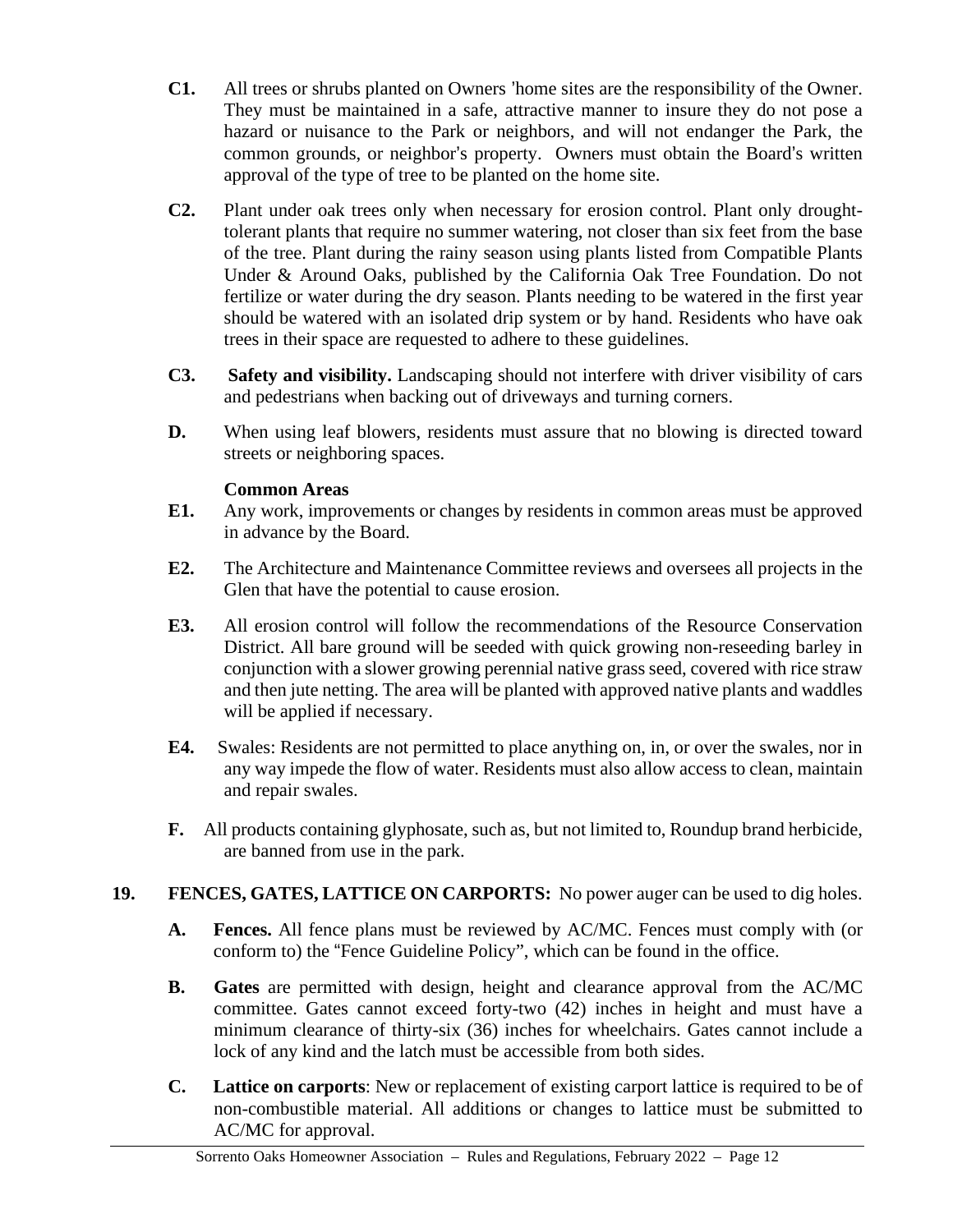## **20. PEACE, ENJOYMENT AND SAFETY:**

- **A.** Please respect your neighbors 'properties by not trespassing on their home sites.
- **B1.** Residents are requested to keep the noise level from television, stereo, musical instruments and other sources at a reasonable level at all times, and to reduce their noise level to indoor levels of normal conversation, soft comfortable music or TV between the hours of 10:00 pm and 8:00 am. Contractors or homeowners may work in the Park between the hours of 8:00 am and 5:00 pm Monday through Friday and 9:00 am to 5:00 pm on Saturday. Noisy work is prohibited outside of these hours unless there is an emergency situation. Under normal circumstances, no work on Sundays and holidays.
- **B2.** Power washing is restricted to the hours of 10:00 AM to 4:00 PM Monday through Saturday. Leaf blower use is restricted to the hours of 8:00 AM to 5:00 PM Monday-Friday and 9:00 AM-5:00 PM Saturdays. No work on Sundays and holidays.
- **C.** Residents shall not engage in any conduct, which constitutes a substantial annoyance to other residents, nor shall residents use or allow the premises to be used for any unlawful purposes.
- **D.** Do not feed wild animals in the Park. Fallen fruit must be picked up daily.Bird food should be elevated.
- **E.** Bicycle riding by residents and their guests is allowed within the Park. Riders must adhere to posted Park speed limits at all times. Skateboard riding or roller skating are not allowed at any location within the Park at any time.
- **F.** As of February 9, 2002, no person shall construct or install a new fireplace or stove that burns solid-fuel or oil, in a home existing in this Park, nor shall any new home include one. The Board advises all Owners/Residents that existing fireplaces and wood burning stoves can be a fire danger and a health hazard to residents. Owners of those devices should have them routinely inspected, cleaned and maintained in a safe manner to eliminate excessive discharge of smoke, pollutants, sparks, etc.
- **G.** Safe driving. Due to heavy pedestrian traffic in the Park, drive slowly and carefully at all times within the Park. The speed limit is 10 mph.
- **H.** Secondhand Smoke: Smoking is not allowed in any indoor and outdoor common areas. Residents may smoke inside their own homes and within their space as long as smoke does not penetrate neighboring spaces and residences. *(Adopted 2/16)*

## **21. LAUNDRY:**

**A.** The laundry facilities are for use by the residents only. Residents must abide by the instructions, which are posted in the laundry room. Do not overload or abuse the machines. Machines are to be cleaned inside and outside after use. The laundry room is to be left in a neat and orderly condition. All laundry must be removed from machines promptly. Anyone leaving items in washers or dryers for any length of time unattended takes the risk of their removal by other residents.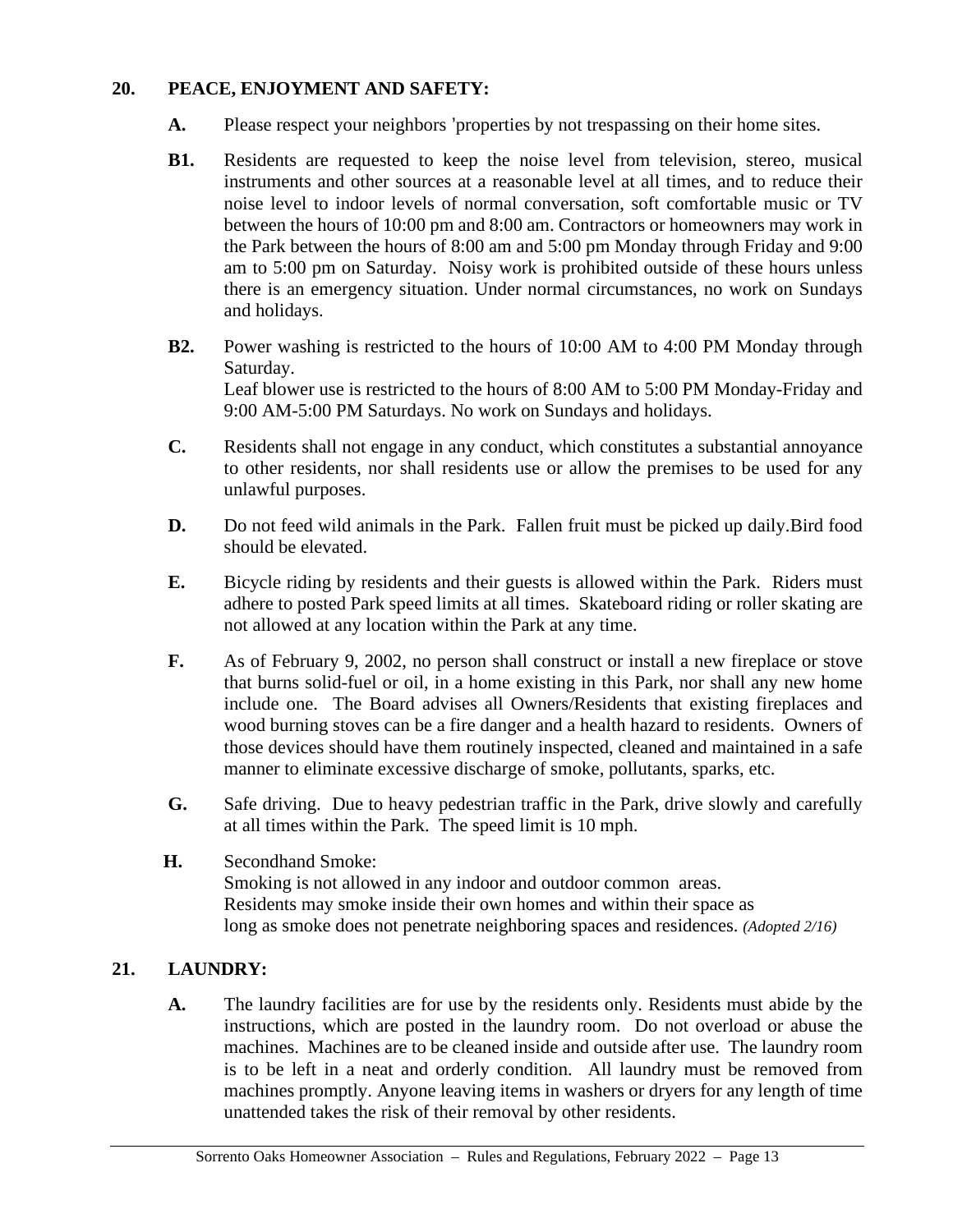- B. Due to ecological concerns, residents are permitted to hang their laundry outside to dry subject to the conditions listed below:
	- laundry can be hung from a compact drying rack or stand
	- no personal underwear items visible from the street
	- laundry is to remain out only during the daylight hours, and NEVER overnight
	- drying rack is to be placed in an inconspicuous area.

#### **22. CLUBHOUSE/GLEN:**

Hours for the clubhouse/glen are posted at the Clubhouse. These facilities are for the exclusive use of residents and their guests. All guests must be accompanied by a resident at all times. Due to limitations on parking and the size of these facilities, organized functions are restricted to those of Park residents only or organizations to which a resident belongs. Owner/Resident must complete the form "Personal use of Clubhouse/Common Areas" which is available in the office.

A cleaning/damage deposit is required, except for political gatherings, to schedule the Clubhouse and/or Glen for non-Park sponsored events, refundable if the facilities are left clean.

#### **23. VANDALISM:**

Any resident who vandalizes, alters, or otherwise destroys Park property will be responsible for paying all costs incurred in restoring that property to its original condition. Owner/Residents will be responsible for any damage done by their guests. Owners/Residents are encouraged to report to the Board all incidents of vandalism that they have observed.

#### **24. SOLICITING:**

This Park is private property. We reserve the right to refuse admittance to the Park. No soliciting, door-to-door selling, or distribution of handbills or throw away newspapers will be permitted without the express permission of the Board.

#### **25. INSURANCE:**

Homes and their contents are the responsibility of the Owner/Resident. Owners/Residents are responsible for carrying their own insurance. It is strongly recommended that Owners/Residents obtain a homeowner's insurance policy that includes coverage on the home and its contents, as well as personal liability Any contractor doing work for the Park must provide the Board with proof of insurance and license.

#### **26. HOME RESALES:**

- A. No Owner shall enter into any contract to sell that requires replacement of the existing home.
- B. A Owner must notify the Board when putting his/her home up for sale in accordance with the By-Laws prior to the sale. The law requires that Owners give thirty (30) days 'notice prior to the sale. At this time, the Board will notify the Owner in writing of any conditions, which must be met in order for the home to remain in the Park. Signs advertising the sale of the home must comply with the existing provisions of the Mobilehome Residency Law. Visitors viewing housesforsale must comply with existing parking rules.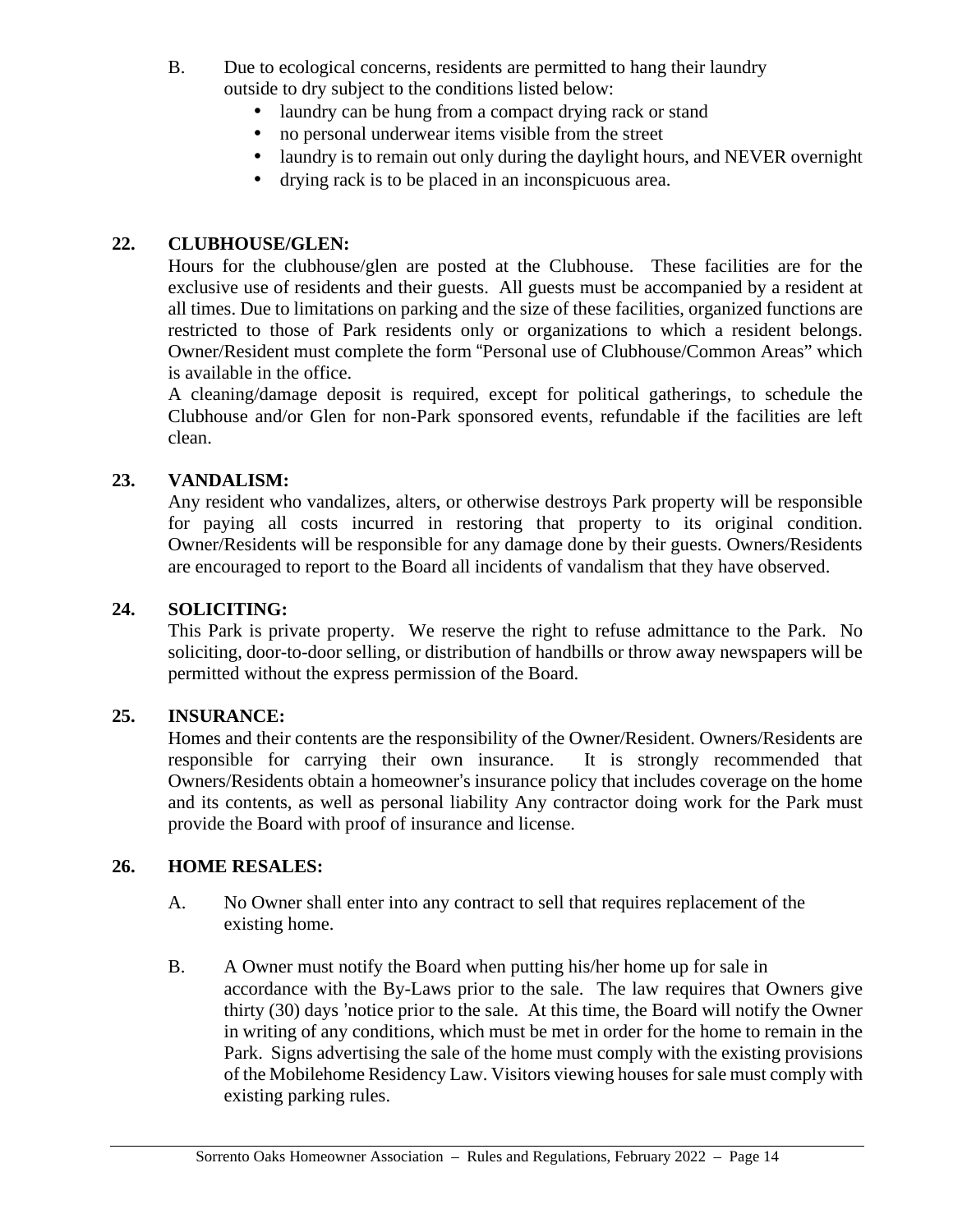- **C.** Before the sale has been completed, the prospective Owner (buyer) must
	- (1) provide proof of age and credit report
	- (2) fill out an Occupancy Agreement or Association and Owner Rental Agreement,
	- (3) receive the Board's approval, and
	- (4) sign the agreement to follow the Rules & Regulations before he/she can be accepted as a Member of this community. A prospective buyer does not become a Member and has no rights of tenancy until all of the above have been completed.

#### **D. Signage**

For Sale signs may not be placed at the entrance to the Park. Real Estate signs that say "For Sale" are allowed in front of homes for sale. Signs that say "New Home Coming" are not allowed.

- **27. WRITTEN APPROVAL:** Board authorization for projects: Written approval, permission, acceptance or authorization is necessary prior to beginning any project requiring Board approval.
- **28. SUGGESTIONS AND COMPLAINTS:** All Owner/Resident suggestions and complaints, except emergencies, must be presented to the office or a Board member. (Please see the Complaint Procedures available from the alcove near the office.)
- **29. CAPTIONS:** The titles of sections herein are for identification only. Owners/Residents should read the complete text of all sections in order to fully understand the Rules and Regulations, or to find answers to particular questions.

#### **30. EXECUTION AND ACKNOWLEDGMENT:**

Owner/Resident acknowledges having read the Park Rules and Regulations and agrees to be bound by all of the terms and conditions herein contained.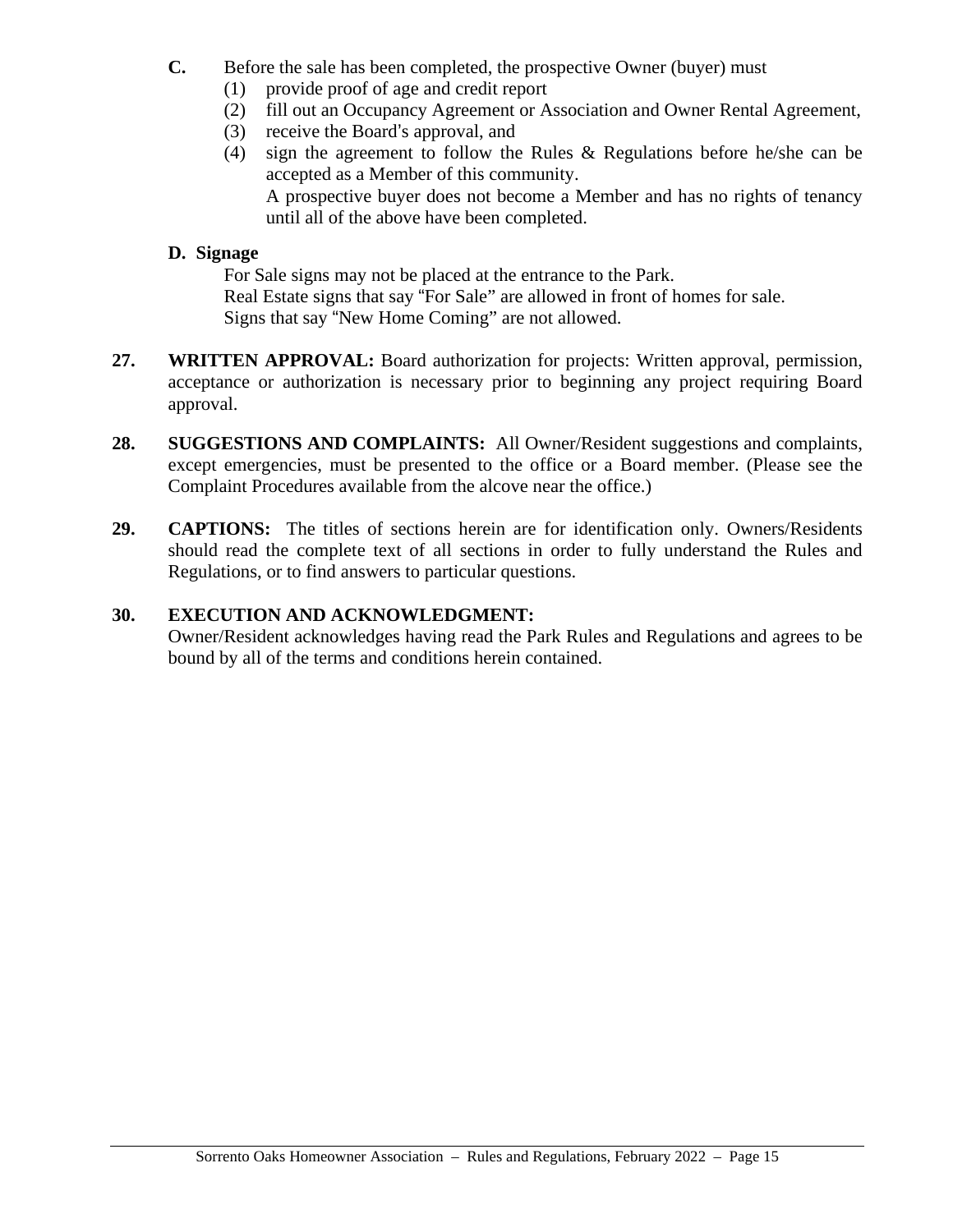# **SIGNATURE PAGE**

ш

|                                                    |                 | I UNDERSTAND THAT FAILURE TO COMPLY<br><b>MAY RESULT IN THE TERMINATION OF MY OCCUPANCY.</b> |  |
|----------------------------------------------------|-----------------|----------------------------------------------------------------------------------------------|--|
| <b>Executed at Sorrento Oaks Mobile Home Park,</b> |                 |                                                                                              |  |
|                                                    |                 |                                                                                              |  |
|                                                    |                 |                                                                                              |  |
| Owner                                              | <b>Resident</b> | <b>Applicant</b>                                                                             |  |
| Owner                                              | <b>Resident</b> | <b>Applicant</b>                                                                             |  |
| Owner                                              | <b>Resident</b> | <b>Applicant</b>                                                                             |  |